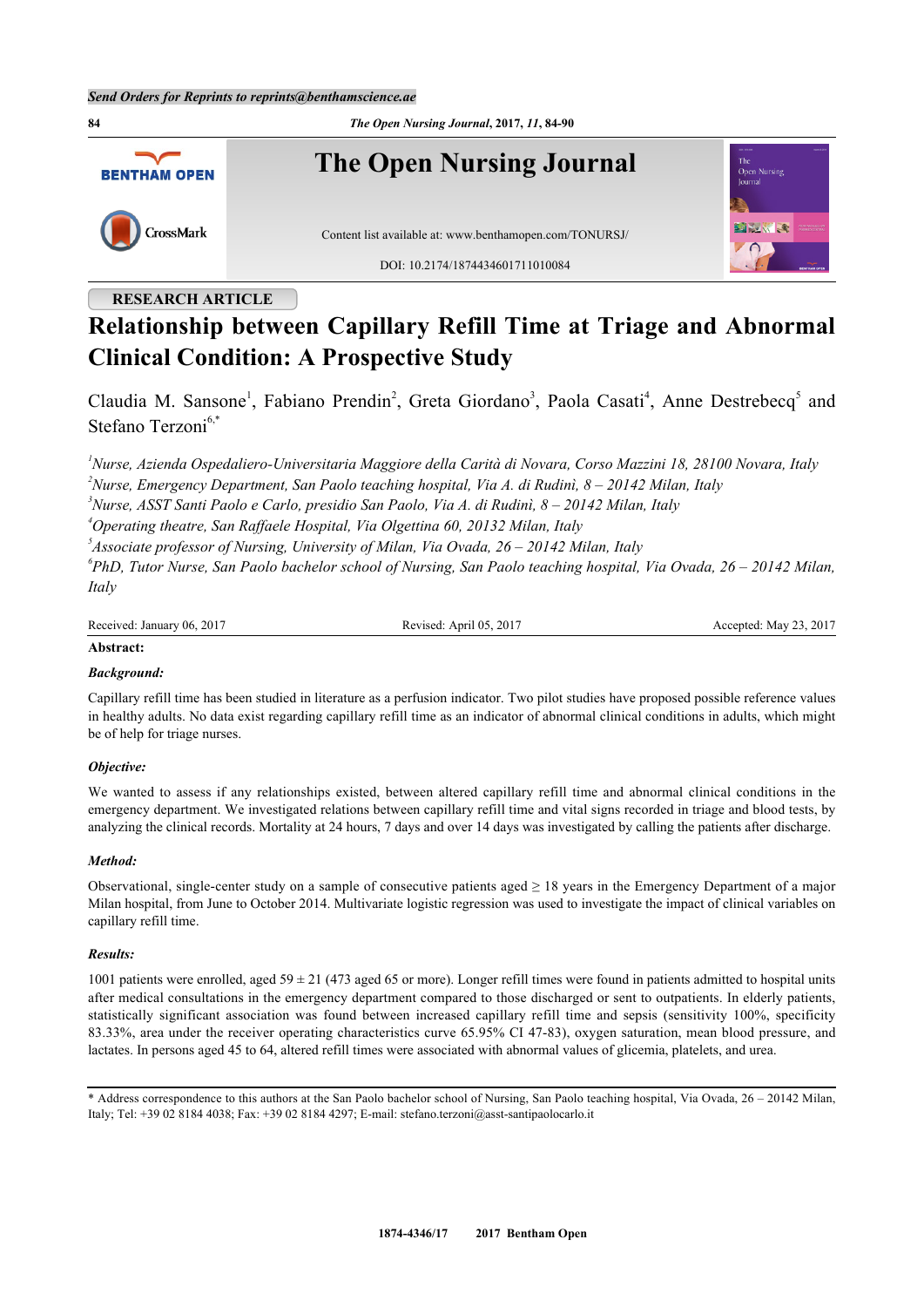#### *Conclusion:*

Capillary refill time can be used by nurses at triage as a complementary parameter to normal vital signs. This is one of the few studies investigating refill time in adult patients.

**Keywords:** Assessment, Capillary refill time, Clinical conditions, Nursing, Perfusion, Triage.

### **1. INTRODUCTION**

Capillary refill time (CRT) is defined as "the time needed by a distal body region (e.g. a fingertip) to regain the original color after having been compressed" [\[1](#page-5-0), [2](#page-5-1)]. Some authors[[3](#page-5-2) - [6](#page-5-3)] have proposed CRT as an indicator of perfusion in adults: in case of hypovolemic shock, peripheral vasoconstriction is a fundamental protection mechanism, aimed at saving blood for vital organs. Also, a rationale exists for investigating this parameter in patients with medical conditions related to inadequate perfusion, e.g. sepsis. The current literature provides very few information about pathologic situations capable of modifying CRT. Based on the available studies, all international algorithms of prehospital trauma care include CRT assessment: the European Resuscitation Council includes CRT as part of the assessment that should be conducted regarding circulation in the ABCDE algorithm (Airways, Breathing, Circulation, Disability, Exposure) [[7\]](#page-6-0). Some indications appear in pediatric studies, as capillary refill time is mentioned in the Surviving Sepsis Campaign section pediatric patients. The guidelines recommend to obtain a capillary refill time of 2 seconds or less as an initial therapeutic endpoint of resuscitation in septic shock[[8](#page-6-1)]. Mrgan, *et al.* [[9](#page-6-2)] found a statistically significant association between abnormal CRT (as defined by Schrigger and Barraf) and mortality after 24 hours (OR=5.81, 95%CI=[1.36;24.79], p<.001) and 7 days after discharge from the emergency department (OR=4.24, 95%CI=[1.88;9.56], p<.001) although the positive predictive value of 24-hour mortality was as low as 15%. However, the authors provide no information regarding other abnormal conditions possibly related to alterations of CRT.

As regards assessment of CRT, Champion [\[10](#page-6-3)] suggested a maximum refill time of 2 seconds, while Schrigger and Barraf [[6\]](#page-5-3) differentiated the cutoff values, based on age and gender, in healthy patients. The refill times they identified as normal do not exceed 1.9 seconds for males and 2.9 for females aged 18 to 64, and 1.8 seconds in both genders aged 65 or more. All the abovementioned values have been studied under controlled conditions of temperature (21°C). Considering the practical difficulties related to decimal values, the authors have also suggested to consider as physiological a refill time of 2 and 3 seconds under 65 years of age, for males and females respectively, as well as 4 seconds in both genders for elderly persons [[1\]](#page-5-0).

Recently, CRT at triage has been suggested as a parameter of blood perfusion on small samples of adults, without drawing firm conclusions. Therefore, data regarding possible association between CRT and abnormal clinical condition in adults are lacking. These data could be of interest for triage nurses: should relations with specific conditions emerge, CRT might be used as a useful indicator for assessing the degree of urgency of patients. Finally, considering the unsatisfactory predictive value of mortality currently available, as well as the lack of a systematic investigation on large samples in this field, the possibility of consolidating this information with detailed analyses and longer follow-up of patients appears to be of interest.

The study presented in this paper aims to investigate possible relations between alterations of CRT in adult patients admitted to an Emergency Department (ED), and abnormal clinical conditions, as well as mortality after 24 hours, 1 week, and two weeks after discharge from the ED.

#### **2. MATERIALS AND METHODOLOGY**

A prospective, observational, single center study was conducted. We recruited a non-randomized sample of consecutive patients, aged 18 or more, who presented to the emergency department of the San Paolo teaching hospital in Milan, Italy, between June 1 and October 20, 2014. All patients with codes of emergency or urgency were included. Pediatric patients, newborns, and non-urgent cases were excluded. During the triage process in the ER, capillary refill time was assessed in all patients, in the same conditions of temperature (air conditioning room, 21°C temperature as described in the literature) and with the same clock [\[9](#page-6-2) - [19\]](#page-6-4) to avoid any potential bias. The criteria for obtaining the refill time data included compressing the fingertip of the second finger (left or right hand was irrelevant, according to the literature [[1\]](#page-5-0)), releasing, and measuring the time required to regain the initial color. A visual analogic scale (VAS) was used for measuring pain; all medical diagnoses, as well as the results of all blood tests, were recorded. Standard reference ranges were used for all tests and vital signs, according to the literature [\[11,](#page-6-5) [12](#page-6-6)]. Several cutoff values were taken into consideration for this study. At first, all analyses were performed according to the criteria defined by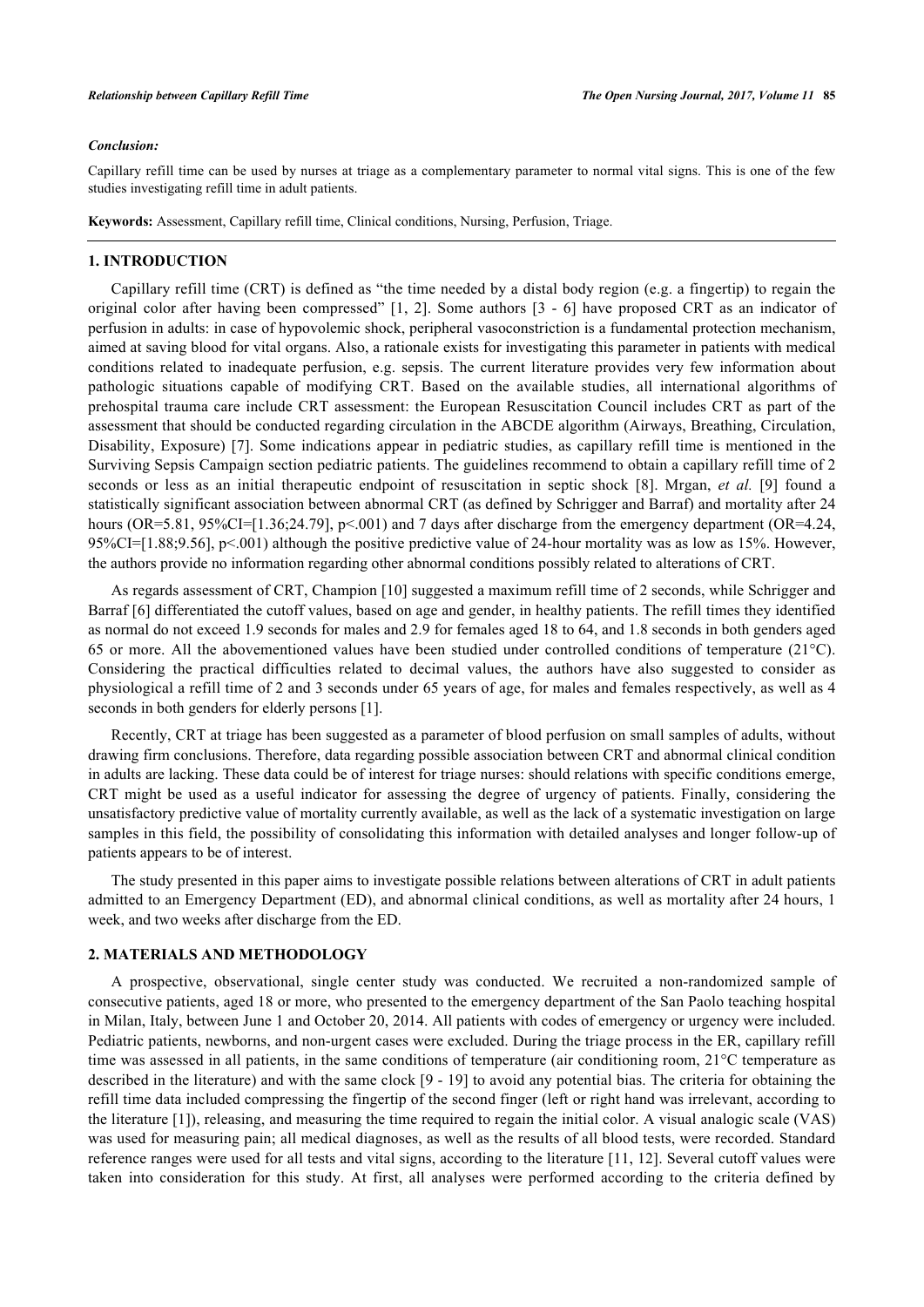Schrigger and Barraf [[1\]](#page-5-0), thus accepting 2 seconds as a cutoff for all patients. Considering that most of the available literature refers to healthy patients, while those in pathologic conditions could have longer refill times, the analysis was repeated after setting the cutoff to 3 seconds for all patients, and 4 seconds for elder persons respectively. We chose to avoid decimal cutoffs, since this would generate potential biases during the measurement: correct assessment of the refill time might actually require multiple attempts in order to obtain reliable data, thus requiring repeated pressure of the capillary bed of the fingertip, which can be misleading. A capillary refill time of 2 seconds was choses as a cutoff. All analyses were repeated considering 3 seconds and 4 seconds as alternative cutoff values. Differences between CRT values in patients with different priority codes at nursing triage were described. Mortality was assessed through telephone contact after 24 hours, 1 week, and 2 weeks from discharge. In case the patients were transferred to other hospital units, mortality was assessed through their medical records. A written form with the same questions for all patients was used in case of telephone contact.

#### **2.1. Statistical Analysis**

Wilcoxon's signed-rank test was used for comparing median values (*e.g*. median capillary refill times). The values of all blood tests and vital parameters were dychotomized (altered/non-altered) according to the abovementioned criteria, and chi-square tests for association were performed, in order to assess possible relations with capillary refill time. Since patients are complex systems, and many variables are related to each other, a multivariate stepwise logistic regression model was used, to assess the role of all clinical indicators in the overall presentation of our patients. In such model, alterations of CRT were studied in relationship with vital signs and blood tests. Finally, a sensitivity and specificity analysis was conducted, to determine whether CRT values could help distinguishing generic infections from sepsis. In this analysis, a ROC curve (Receiver Operating Characteristics) was used. 95% confidence intervals were calculated in all inferential analyses; the results were considered statistically significant in presence of p-values below .05. For each analysis, the actual number of patients was taken into account (see Table **[2](#page-3-0)**) as not all patients underwent the same tests. All data were collected through the FirstAid software, officially in use in the Emergency Department, and analyzed with STATA® 11 for Windows. We complied with the rules of the local Ethical committee; the hospital management approved the study, which was conducted in respect of the principles stated in the Declaration of Helsinki [\[20](#page-6-7)]. Patients' data were treated anonymously, as all subjects were identified by the unique code provided by the hospital software. All data were treated according to the national Italian law on privacy protection.

#### **3. RESULTS**

1001 consecutive patients were enrolled (482 males, 48.15%, and 519 females, 51.85%), aged 59  $\pm$  21 (473 aged 65 or more). Table **[1](#page-2-0)** summarizes the categories of medical diagnoses of the patients.

#### <span id="page-2-0"></span>**Table 1. Medical diagnoses.**

| Condition                  | Freq. | $\frac{0}{0}$ |
|----------------------------|-------|---------------|
| Unspecified illness        | 14    | 1,40          |
| Alterated body temperature | 14    | 1,40          |
| Infections/sepsis          | 104   | 10,39         |
| Circulatory                | 106   | 10,59         |
| Haemorrage                 | 67    | 6,69          |
| Respiratory                | 39    | 3,90          |
| Neurological               | 76    | 7,59          |
| Urological                 | 42    | 4,20          |
| Gastroenteric              | 130   | 12,99         |
| Metabolis                  | 25    | 2,50          |
| Pain                       | 52    | 5,19          |
| Trauma                     | 267   | 26,67         |
| Psychiatric/other          | 65    | 6,49          |
| <b>Total</b>               | 1001  | 100           |

As a first finding, significantly higher refill times were found in patients admitted to hospital units after medical consultations in the ER ( $n=566$ , Me=4, IQR= [\[3](#page-5-2), [5\]](#page-5-4). 19 refused to be admitted, 1 was transferred to another hospital) if compared to those discharged (n=221, Me=3, IQR=  $[2, 4]$  $[2, 4]$  $[2, 4]$ ) or sent to outpatients for further medical activities (n=194, Me=3, IQR= [[2,](#page-5-1) [4](#page-5-5)]), p<.001 for all comparisons. 413 patients (41.25%) had capillary refill times above 2 seconds. Of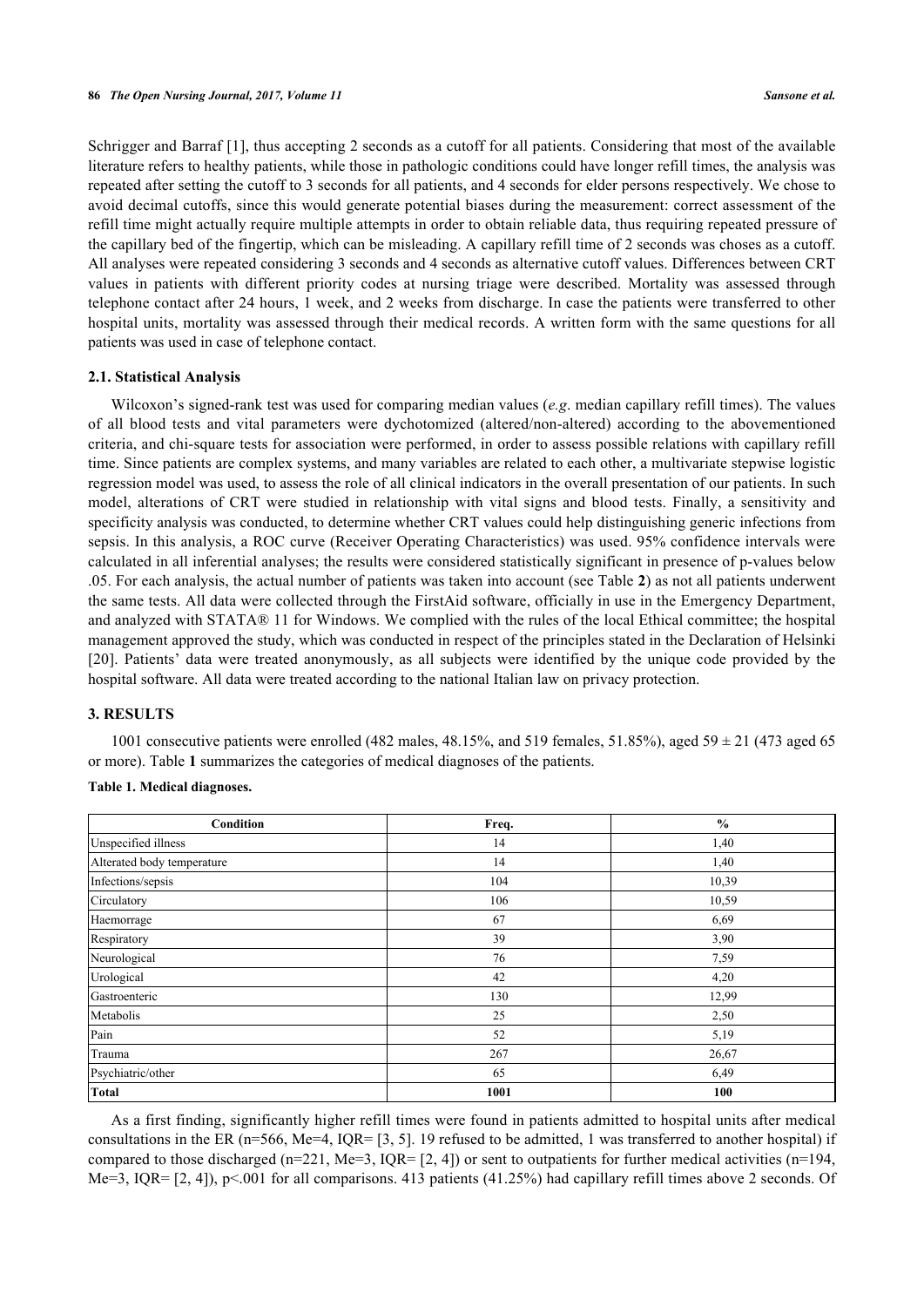these, 12 had the highest priority code, 214 had intermediate priority codes and 187 had low priority. Of note, the number of patients aged 65 or more increased with the severity of clinical conditions, if compared to the number of younger persons (65 *vs* 122 among low-priority codes, 133 *vs* 81 among intermediate priority codes, and 10 *vs* 2 among high priority patients). Statistically significant associations were found between single variables and altered refill times. Considering that some parameters can be altered mostly in the elderly, or at least in the middle-aged, we chose to divide patients into three separate ranges, based on their age (18-44, 45-64, and 65 or more), as defined in the literature [[11\]](#page-6-5).

Table **[2](#page-3-0)** shows the results of the analysis and reports the number of patients for each blood parameter, since not all patients underwent the same exams. Values are presented as odds ratios and 95% confidence intervals. Statistically significant results are marked in bold. Only significant p-values are reported: in all other cases, the analysis reported pvalues above 0.05.

| <b>Blood parameter</b>                                                                                         | No. patients | <b>Aged 18-44</b>      | Aged 45-64                 | Aged 65 or more          |
|----------------------------------------------------------------------------------------------------------------|--------------|------------------------|----------------------------|--------------------------|
| Oxygen saturation                                                                                              | 1001         | $NA*$                  | 1.30[.01-103.31]           | $2.48$ [.96-6.90], p=.03 |
| Heart rate                                                                                                     | 1001         | 1.15[.64-2.05]         | $.72$ [ $.37 - 1.37$ ]     | $1.16[.74-1.81]$         |
| Respiratory rate                                                                                               | 98           | $.66[.21-2.18]$        | .98[.31-1.37]              | $1.03$ [.50-2.18]        |
| Hyperglicemia                                                                                                  | 536          | .93[.44-1.94]          | $2.08[1.01-4.63]$ , p=.04  | $1.33$ [.77-2.30]        |
| Systolic pressure                                                                                              | 1001         | 1.39[.66-2.88]         | $1.03$ [.57-1.84]          | $.84$ [.57-1.23]         |
| Dyastolic pressure                                                                                             | 1001         | 2.37[1.01-5.67], p=.02 | $.81$ [.40-1.63]           | 2.0[1.08-3.74],p=.01     |
| Red cells count                                                                                                | 586          | .77[.39-1.49]          | .95[.45-2.01]              | 118[.76-1.82]            |
| White cells count                                                                                              | 586          | 1.74 [.86-3.50]        | $1.04$ [.48-2.26]          | $.96$ [.57-1.62]         |
| Haemoglobin                                                                                                    | 586          | $1.21$ [.60-2.40]      | .94[.44-1.99]              | .91[.54-1.53]            |
| Hematocrit                                                                                                     | 586          | $1.15$ [.51-2.56]      | 1.07[.44-1.99]             | $.82$ [.45-1.47]         |
| Mean cell volume                                                                                               | 586          | $1.53$ [.63-3.60]      | $.46$ [ $.15 - 1.33$ ]     | $1.25$ [.67-2.31]        |
| Platelets                                                                                                      | 586          | $1.51$ [.54-4.09]      | $4.77[1.16-27.6]$ , p=.01  | $1.36$ [.59-3.16]        |
| C-reactive protein                                                                                             | 479          | $1.08$ [.52-2.22]      | $1.30$ [.55-3.05]          | $.70$ [.40-1.24]         |
| Urea                                                                                                           | 271          | 1.37[.47-3.89]         | 9.2[1.01-10.72].p=.03      | $1.00[-45-2.21]$         |
| Creatinin                                                                                                      | 575          | $.66$ [.29-1.43]       | $1.18$ [.53-2.61]          | $.94$ [.53-1.69]         |
| Aspartate-aminotransferase                                                                                     | 516          | 1.00[.24-3.69]         | 3.22[.82-15.08]            | $1.41$ [.55-3.64]        |
| Alanine transaminase                                                                                           | 516          | $1.30$ [.30-5.07]      | $3.46[1.02-16.06]$ , p=.03 | $1.11$ [.45-2.70]        |
| Sodium                                                                                                         | 562          | $.60$ [.13-2.15]       | $1.78$ [.62-5.16]          | .98[.46-2.05]            |
| Potassium                                                                                                      | 554          | $.86$ [.40-1.83]       | .95[.44-2.04]              | 1.33[.77-2.30]           |
| Calcium                                                                                                        | 168          | $1.00$ [.18-4.72]      | 3.8[.16-235.70]            | $.80[.23-2.61]$          |
| Partial Thromboplastine time                                                                                   | 256          | $.50$ [.01-5.50]       | $.56[.01-11.56]$           | $.61[.12-2.57]$          |
| Troponin                                                                                                       | 114          | $1.90$ [.35-11.31]     | $1.28$ [.16-9.73]          | $.70$ [.20-2.45]         |
| Lipase                                                                                                         | 145          | .45[.01-6.29]          | $NA*$                      | 2.46[.12-149.37]         |
| Bilirubin                                                                                                      | 261          | $.51$ [.12-1.75]       | $1.00[.24-4.12]$           | $1.06$ [.44-2.51]        |
| Albumin                                                                                                        | 33           | $.33[.01-52.12]$       | $NA*$                      | $1.66$ [.21-14.85]       |
| pO <sub>2</sub>                                                                                                | 95           | 1.20[.06-22.28]        | 2.70[.38-19.77]            | $.60[.38-5.65]$          |
| pCO <sub>2</sub>                                                                                               | 95           | 2.25[.16-37.19]        | $1.8[.25-12.62]$           | 1.31[.36-4.79]           |
| pH                                                                                                             | 95           | 4.00[.30-64.00]        | 1.29 [.17-11.24]           | $1.50$ [.38-5.65]        |
| Bicarbonates                                                                                                   | 87           | $NA*$                  | $1.6$ [.16-21.62]          | $.87$ [.7-5.98]          |
| Lactates                                                                                                       | 80           | .65[.13-3.38]          | $.64[.17-2.31]$            | 3.50[1.25-12.09], p=.008 |
| Mean blood pressure                                                                                            | 1001         | $.01$ [.001-1.42]      | 1.98[.22-24.11]            | 2.63[.89-8.68],p=.04     |
| *NA=Not Applicable, the odds ratio cannot be calculated due to the presence of zeros in the contingency table. |              |                        |                            |                          |

<span id="page-3-0"></span>

The results are presented as OR[95% CI], p-value.

Statistically significant associations were found between altered capillary refill time and diastolic hypertension in younger patients (aged 18-44). In middle-aged persons (45-64), CRT was associated with hyperglycemia, thrombocytopenia, and high levels of urea and alanine transaminase.

<span id="page-3-1"></span>A clinically relevant finding emerged in elderly patients, in which CRT alterations showed statistically significant and strong associations with blood oxygen saturation <90%, diastolic hypotension, mean blood pressure, and lactates. According to the literature, such parameters can be found in patients with sepsis. In the multivariate logistic regression model, the associations were confirmed, as shown in Table **[3](#page-3-1)**.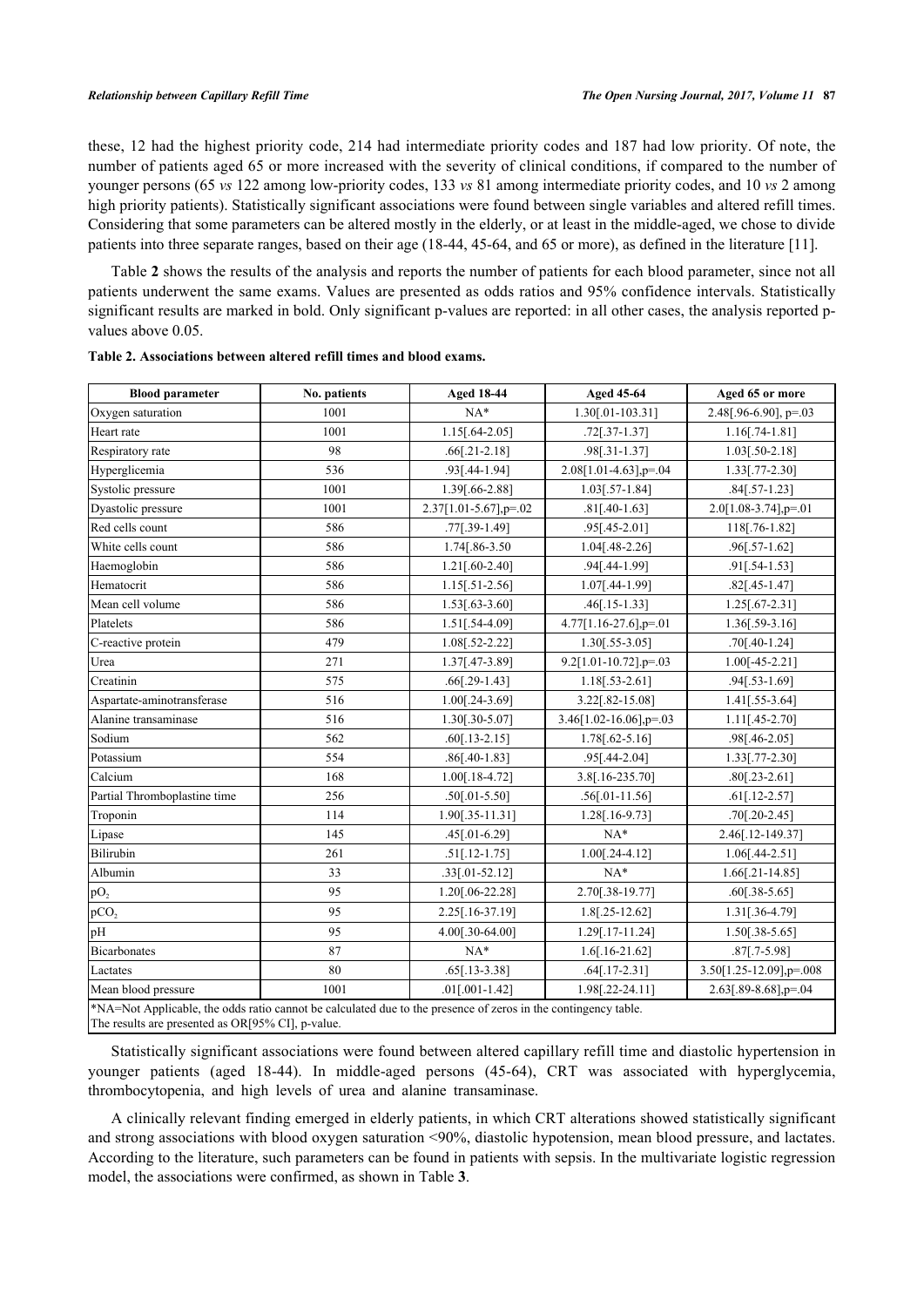| Variable              | <b>OR</b> <sub>195%</sub> ICI | <b>Standard error</b> | p-value |
|-----------------------|-------------------------------|-----------------------|---------|
| Oxygen saturation<90% | $2.57[1.03-6.45]$             | 1.20                  | .04     |
| Diastolic hypotension | 1.93 [1.07 - 3.45]            |                       | .02     |
| Mean blood pressure   | 2.78[1.00-7.73]               | 1.45                  | .04     |
| Lactates              | $3.75[1.35-10.45]$            | 1.96                  | .01     |

Actually, only seven patients were diagnosed with sepsis in our sample, all aged 65 or more. All seven had capillary refill time alterations; based on this finding, we decided to further investigate this aspect, and we conducted a sensitivity analysis to determine whether CRT could be able to distinguish between generic infections and sepsis. Sensitivity was 100%, as CRT was elevated in all septic patients; specificity was 83.33%, with an area under the ROC (Receiver Operating Characteristics) curve of .65, 95%CI=[.47-.83]. Although not fully satisfactory, these latter findings account for further data collection and investigation in future research, especially considering the interesting data regarding specificity.

#### **3.2. Mortality**

We were able to retrieve the data of all 1001 patients, through telephone contact or medical records. 25 patients enrolled for this study died, out of 1001 (2.49%). They had been admitted to the emergency department for trauma  $(n=7)$ , sepsis  $(n=3)$ , hemorrhage  $(n=3)$ , central nervous system disorders  $(n=3)$ , and respiratory  $(n=2)$ , gastroenteric  $(n=2)$ , nephrological  $(n=1)$  or cardiological  $(n=1)$  conditions. The remaining 3 had generic diagnoses, which required further medical assessment (*e.g*. "acute pain").

Out of those 25, 4 died in 24 hours, 2 in a week, and 19 after two weeks or more. We sought to find associations between capillary refill time alterations and mortality; Table **[4](#page-4-0)** summarizes the results.

<span id="page-4-0"></span>

| Table 4. Associations between capillary refill time and mortality. |  |  |  |
|--------------------------------------------------------------------|--|--|--|
|                                                                    |  |  |  |

| Time            | 18-44 years old                        | 45-64 years old                       | 65+ vears old                             |
|-----------------|----------------------------------------|---------------------------------------|-------------------------------------------|
| 24 hours        | $.00[.00-1.18]$ <sub>, p</sub> = $.46$ | $.00[.00-1.41]$ <sub>,p</sub> = $.24$ | $.00$ [.00-2.43], p=.20                   |
| week            | $.00[.00-2.32]$ , p=.71                | $.00$ [.00-1.18], p=.25               | $1.09$ [.29-3.85], $p = 0.87$             |
| 2 weeks or more | $.62$ [.01-7.88], $p=.68$              | $.00$ [.00-1.09], p=.18               | $.00$ [ $.00-.51$ ] <sub>,p</sub> = $.37$ |

No statistically significant relationship was found between altered CRT values and mortality, regardless of age.

#### **4. DISCUSSION**

The findings of the present study show an association between prolonged CRT in elder adults and several clinical indicators of septic conditions. Such relationships appear to be strong, as confirmed by odds ratios, and stay evident in both bivariate and multivariate analysis. Sensitivity analysis yielded clear distinction between patients diagnosed with sepsis and persons with generic infections (*e.g*. urinary tract infections). These findings appear to be the first in literature, and deserve further investigation. In persons aged 45 to 64, prolonged CRT was associated with hyperglycemia, as well as alterations in the amount of alanine transaminase and urea; these two latter findings might be of interest and need to be investigated in-depth. As to our knowledge, no papers in the existing literature have investigated this relationship in adults so far. In particular, hyperglycemia has only been investigated in infants [[21\]](#page-6-8). In patients aged 18 to 44, an association was found between CRT and diastolic hypertension. Overall, from the point of view of pathophysiology, the results of this investigation appear to be congruent with the characteristics and age ranges of diseases onset. The small number of patients diagnosed with sepsis prevents from drawing firm conclusions; however, the association of indicators of sepsis with prolonged CRT strongly suggest that refill time can actually be studied as an indicator of sepsis in the general elder population. Some authors, such as Brunauer *et al.* [[22](#page-6-9)] have recently suggested that CRT is associated with pulsatility index of the liver and intestines; pulsatility index is a sonographic surrogate of vascular tone, meant to be assessed in visceral organs in patients with early septic shock. Our findings support such results and point out the importance of assessing CRT in patients with suspected sepsis, as suggested by Postelnicu *et al.* [\[23](#page-6-10)].

As regards mortality, in this sample of patients no significant associations with CRT were found. Other authors have studied CRT in different populations, finding a relationship between refill time and 14-day mortality after resuscitation in patients with septic shock [\[24](#page-6-11)]. However, no studies appear to be available in literature regarding patients with our inclusion criteria.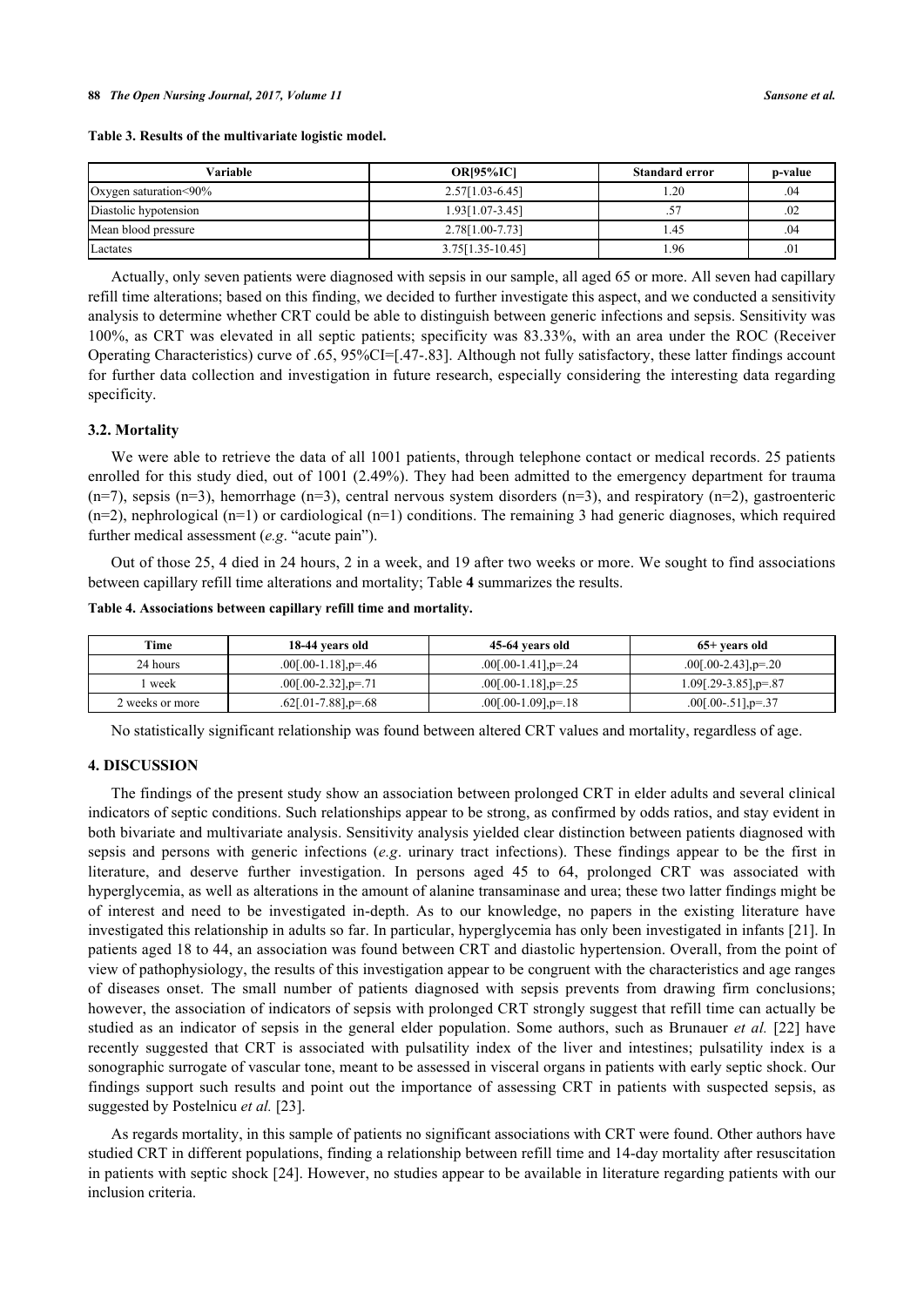## **5. LIMITATIONS**

This was a single-center, non-randomized study, conducted in a general hospital. The number of patients with sepsis only allows preliminary conclusions on the real capacity of CRT to distinguish between generic infections and sepsis. Further investigations are needed to strengthen this part of the study. In our sample, many different types of problems were diagnosed; therefore, not all patients underwent the same blood tests. This limitation is partially amended by the overall large number of persons we studied, which allows drawing preliminary conclusions from our data.

#### **CONCLUSION**

Capillary refill time has shown association with several conditions, which change over the lifespan. Older patients have a broader range of abnormal condition, which present parallel to CRT alterations.

The potential utility of CRT as a clinical indicator is also supported by the fact that the highest CRT values were found in the patients admitted to hospital units after consultation in the ED. This suggests that CRT alteration become more evident in case of severe and urgent problems.

This is one of the few studied to have investigated the potential role of CRT at triage as a clinical indicator in adults at triage. Other authors have studied the same topic in pediatric patients, but data regarding adult patients were lacking. The present investigation has identified several categories of health problems; in the future, it would be useful to understand if CRT can improve sensitivity and specificity of the current diagnostic methods for such conditions. If so, CRT would become a very interesting indicator for both triage nurses and physicians in the emergency department. Further investigation on large samples of patients with specific diseases is needed to compare the accuracy of diagnoses made with or without taking capillary refill time into account.

# **ETHICS APPROVAL AND CONSENT TO PARTICIPATE**

Rules of the local Ethical Committee and the Declaration of Helsinki were considered during this study.

### **HUMAN AND ANIMAL RIGHTS**

No Animals/Humans were used for studies that are base of this research.

#### **CONSENT FOR PUBLICATION**

Not applicable.

# **CONFLICT OF INTEREST**

The authors (editor) declare no conflict of interest, financial or otherwise.

#### **ACKNOWLEDGEMENTS**

Declared none.

#### **REFERENCES**

- [1] Schriger DL, Baraff L. Defining normal capillary refill: variation with age, sex, and temperature. Ann Emerg Med 1988; 17(9): 932-5. [\[http://dx.doi.org/10.1016/S0196-0644\(88\)80675-9\]](http://dx.doi.org/10.1016/S0196-0644(88)80675-9) [PMID: [3415066](http://www.ncbi.nlm.nih.gov/pubmed/3415066)]
- <span id="page-5-0"></span>[2] Pickard A, Karlen W, Ansermino JM. Capillary refill time: is it still a useful clinical sign? Anesth Analg 2011; 113(1): 120-3. [\[http://dx.doi.org/10.1213/ANE.0b013e31821569f9](http://dx.doi.org/10.1213/ANE.0b013e31821569f9)] [PMID: [21519051](http://www.ncbi.nlm.nih.gov/pubmed/21519051)]
- <span id="page-5-1"></span>[3] King D, Morton R, Bevan C. How to use capillary refill time. Arch Dis Child-Educ Pract 2014; 99(3): 111-6. [\[http://dx.doi.org/10.1136/archdischild-2013-305198](http://dx.doi.org/10.1136/archdischild-2013-305198)]
- <span id="page-5-2"></span>[4] Champion HR, Sacco WJ, Carnazzo AJ, Copes W, Fouty WJ. Trauma score. Crit Care Med 1981; 9(9): 672-6. [\[http://dx.doi.org/10.1097/00003246-198109000-00015](http://dx.doi.org/10.1097/00003246-198109000-00015)] [PMID: [7273818\]](http://www.ncbi.nlm.nih.gov/pubmed/7273818)
- <span id="page-5-5"></span>[5] Lewin J, Maconochie I. Capillary refill time in adults. Emerg Med J 2008; 25(6): 325-6. [\[http://dx.doi.org/10.1136/emj.2007.055244\]](http://dx.doi.org/10.1136/emj.2007.055244) [PMID: [18499809](http://www.ncbi.nlm.nih.gov/pubmed/18499809)]
- <span id="page-5-4"></span><span id="page-5-3"></span>[6] Schriger DL, Baraff LJ. Capillary refill-is it a useful predictor of hypovolemic states? Ann Emerg Med 1991; 20(6): 601-5. [\[http://dx.doi.org/10.1016/S0196-0644\(05\)82375-3\]](http://dx.doi.org/10.1016/S0196-0644(05)82375-3) [PMID: [2039096](http://www.ncbi.nlm.nih.gov/pubmed/2039096)]